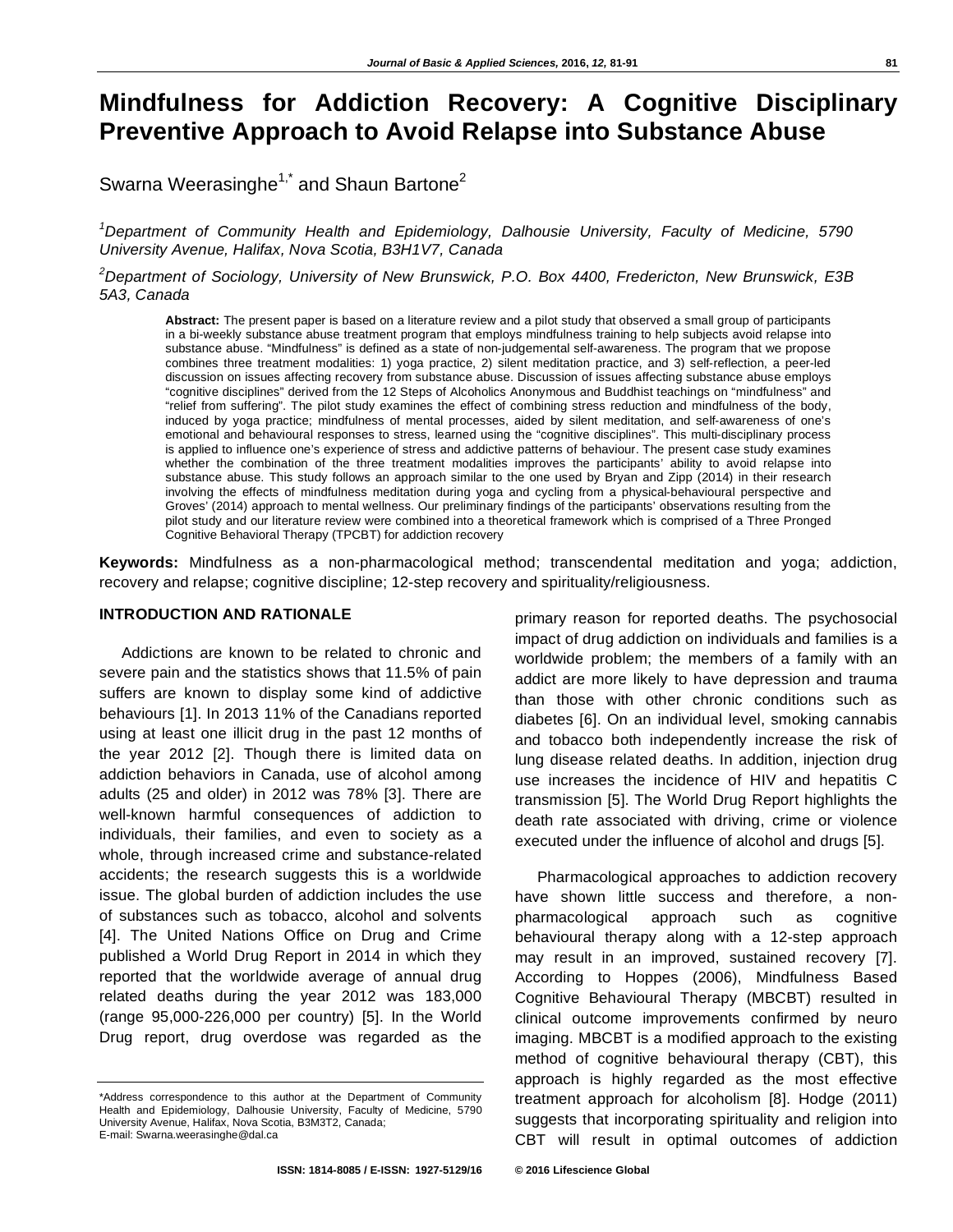recovery for culturally diverse communities [9]. Though mindfulness can be associated with a religious context, a neutral approach that is not connected to one particular religion is proposed for this paper. Two of the components of the proposed three-pronged approach in this paper are meditation and yoga and they are based on mindfulness treatment modalities.

The recovery approach to addiction via mindfulness is explained using different pathways, one of which is through the surrender to a higher power (first step in the 12-step approach) through which mindfulness is expressed as a replacement to drug addiction by a higher–power [10]. A research study examining the effectiveness of five spiritual measures on addiction treatment outcomes [11] found that the strength of religious beliefs, attending religious services, the reading of religious books, watching religious programs and the frequency of participating in meditation all significantly lowered the odds of relapse [11]. Currently there is a debate surrounding the mechanism of change regarding spirituality and addiction recovery. The question remains whether it is a "high power" that takes control over a weakness in the cognitive processesing which contributes to the addiction occurrence, or that religion itself provides a moral strength within a unified system of social connectivity. Social theory, more specifically structural functionalism, supports the connection between religion and mental wellbeing including addiction recovery. The social theory is an extension of the Durkheim theory on social connectivity in which religion is viewed as a unified system. The connection provided by the religious community with addicts offers moral strength to make behavioural changes [12].

In view of addiction recovery as a multi-faceted step-by-step process, Kriya Yoga (action-oriented yoga) was recommended as a complementary therapy that helps relapse prevention within the mindfulness based CBT process [13]. A research study conducted in India with a sample (n=10) of volunteer substance abusers showed positive results from a nonpharmacological therapeutic program that included a Kundalini yoga intervention (a method that includes mantras in addition to other methods described above) [14]. The outcomes measured included components of the Behavioural and Symptom Identification Scale (BSIS) and the Quality of Recovery Index (QRI). The positive results were shown through the BSIS total score and specifically through the impulsive addictive behaviour, daily living, role functioning, depression and anxiety, relation to self and others as well as psychosis

[14]. However, due to mixture of therapies used, authors were unable to isolate the effect of Yoga on Quality of Recovery Index (QRI) through which the behavioural change towards recovery was measured.

There is limited research based evidence on effectiveness of a religion-based mindful approach to addiction; two studies yield inconclusive results. A literature review on the relationship between spirituality and substance use reveal a lack of consensus on the direction and epistemology of this relationship and conclude that rather than contextualizing the relationship, more research is needed to understand the psychopathological pathways of spirituality and addiction recovery [15]. The present paper illustrates an approach for addiction recovery and maintenance supported by a pilot study conducted in Halifax, Nova Scotia, Canada, that will inform future research in this direction. The intervention predicated upon a combination of three mindfulness activities that combine yoga, meditation and self-reflection is highly focused on recovery maintenance. This paper includes the theoretical foundation for this approach, key definitions and concepts, literature based models, and the pilot-work-based-program delivery approaches utilized.

# **CONCEPTS AND DEFINITIONS**

## **Mindfulness**

In cognitive behavioural therapy (CBT) research and applications to addiction, mindfulness is contextualized as a trait characterized by the multidimensional brain functions of addictive behaviours that regulate cognitive, affective and autonomic functional mechanisms [16]. The most suitable definition of mindfulness, for the three-pronged approach, comes from mindfulness-oriented recovery enhancement (MORE) intervention research. Therein mindfulness is considered as a disciplinary training and is a meditative practice in which one concentrates on thoughts emotions, and body reactions in the present moment. The practice of mindfulness is effective in reducing rising negative thoughts and emotions that may lead to depression and anxiety [17]. In order to illustrate the current study paradigm, it is paramount to understand the Buddhist teachings on "mindfulness" within the concept of addiction recovery as a "relief from suffering". Therein addiction is considered as a craving ("thanha" in pali language) that fits into the Buddhist concept of suffering, a noble truth, which results from attachment to alcohol and substances. Within this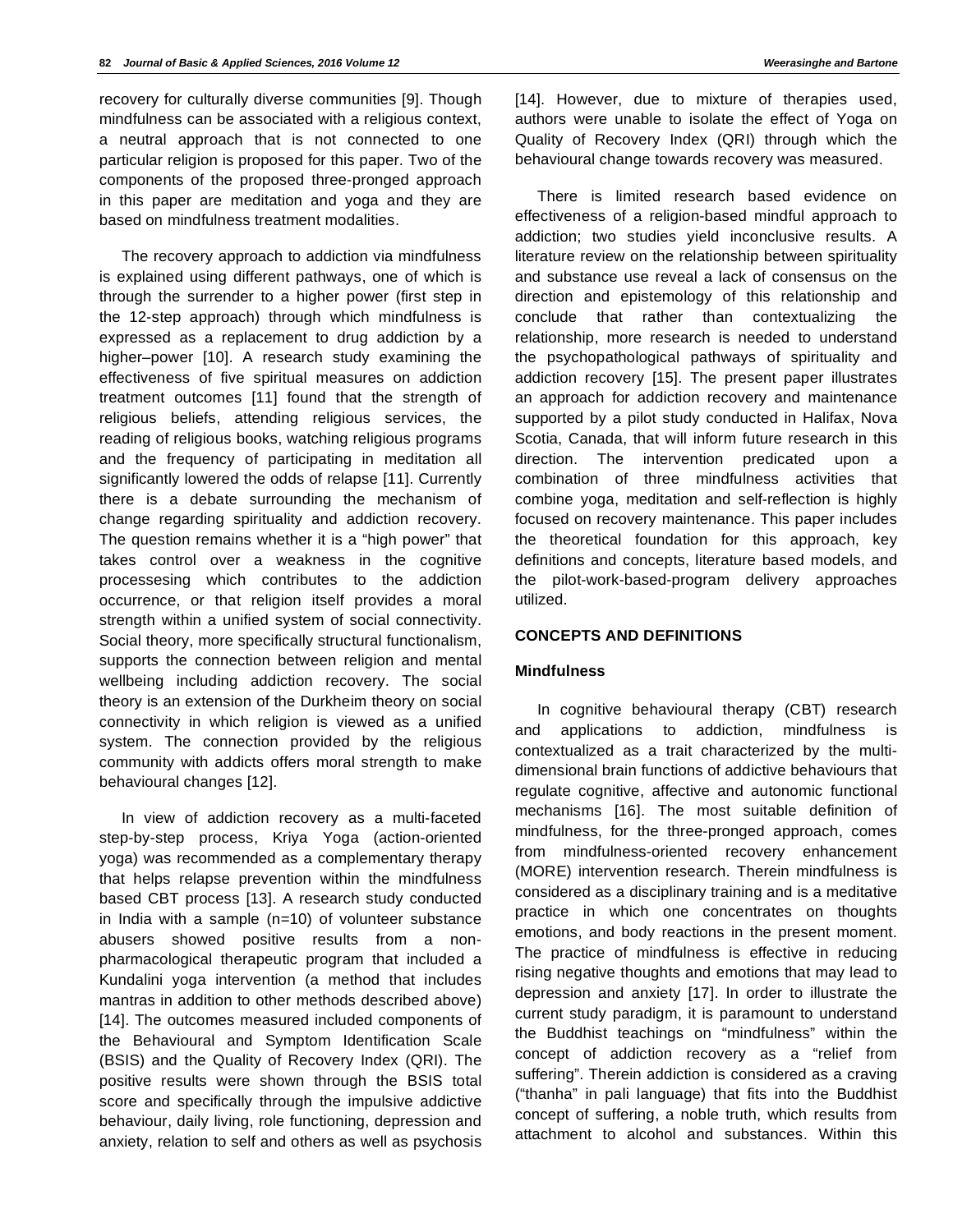Buddhist approach of mindfulness for relapse prevention, Groves (2014) proposed a three-step process where triggers and relapse process are contemplated first, followed by a second step of learning to deal with emotions and finally making attempts to move away from mindless obsessions [18]. In the first step, mindfulness is used as a therapeutic modality for relapse prevention. Ascribing to the work of Kabat-Zinn, mindfulness is used as a way of paying attention to addiction "to the ways things really are" [19]. Further, the mindfulness practice in the first step is used to provide skills of coping with urges and cravings that arise during the recovery period [20]. In the second step, of the Groves' (2014) mindfulness based process, learning is directed toward staying with negative thoughts related to addiction behaviour and then to break the link between those thoughts and relapse related thoughts [17]. The third step of Groves (2014) process is to help reduce mindless obsessions to addictive behaviour and to step out of the thinking pattern that lead to such behaviour. The mindfulness practice that expands over these three steps provides a fundamental basis upon which to build our theoretical model.

## **Transcendental Meditation and Yoga**

Yoga is defined as a form of physical posture that combines mindfulness meditation practice with body movements. The technical components of yoga practice include meditation, breathing exercises and physical postures [14]. There is research-based evidence on mindfulness based yoga practices that shows it enhances health behaviours, emotional and physical wellbeing [21-23]. Yoga is also defined as a spiritual practice that originated in India and is related to bodily postures, breathing and relaxation exercises that combines concentration of body movements with meditation allowing for the establishment of inner peace [13].

## **Addiction Recovery within a 12-Step Approach**

Addiction is, simply defined, in this paper, as the end of the continuum that started with illicit drug and alcohol use that ended up in misuse and abuse of these substances. The recovery takes place at the end stage of the continuum. Among several different definitions of addiction recovery, the following items provide the most suitable explanations for a cognitive behavioural self-directed and spiritually oriented method suggested in the current paper. This is based on a cognitive disciplinary approach that involves a 12 steps spirituality approach to recovery. The twelve

steps are: (1) self-admitting the problem, (2) believing that there is a higher power, (3) willingness to turn into this greater power, (4) encounter a moral inventory, (5) sharing the moral inventory with another person, (6) willingness to remove all of the defects of character, (7) believing that the higher power will remove the defects of character, (8) acknowledging harm done to others (9) making amends for harm done to others, (10) continuing to take a moral inventory and admit wrongs, (11) seeking through prayer and meditation to improve conscious contact with the higher power and finally (12) commitment to help other addicts [24, 25]. The 12 steps that are incorporated in to the addiction recovery approach are illustrated in the Figure **1**. The 12 Step program identifies critical situations for the addict that trigger addiction, emotional dysregulation and maladaptive responses. It is a cognitive behavioural program that provides a "reconditioning" of one's perception of these situations that helps the addict avoid relapse and make more rational responses to difficult situations. It is explicitly a "spiritual program" that suggests a positive faith in a "higher power" that provides a sense of security and confidence to meet life's difficulties. Continued practice of the 12 Steps can result in a "spiritual awakening" in which one is free of delusion and self-deception, and develops a desire to help other suffering addicts. Here the "spiritual awakening" is self-defined and is a secular concept.

Conceptual understanding of recovery is complex and controversial due to lack of clear definition and accepted use of language among advocacy groups and clinicians. They grappled to understand when the recovery has occurred, lost and reoccurred [26]. White (2007) argues the terminology depends on the stages of recovery such as recovering, in recovery or recovered. Of the four definitions proposed by White (2007), this paper is situated at the intersection of the two, recovery is a lived experience of the individual as well as recovery is a mechanism that connects communities in recovery. Therein White (2007) argues recovery is a liberatory (self-defined) experience of abstinence [26]. The working definition of recovery herein is derived from a similar concept and is the state of maintenance of moral advancement of abstinence or relapse prevention through a 12 steps recovery program, with the person in recovery at the stage of development at which they desire to help others in similar situations through mindfulness practices.

The primary goal of this paper is to present a threepronged cognitive behavioural approach to addiction recovery that has its bases in an existing 12-step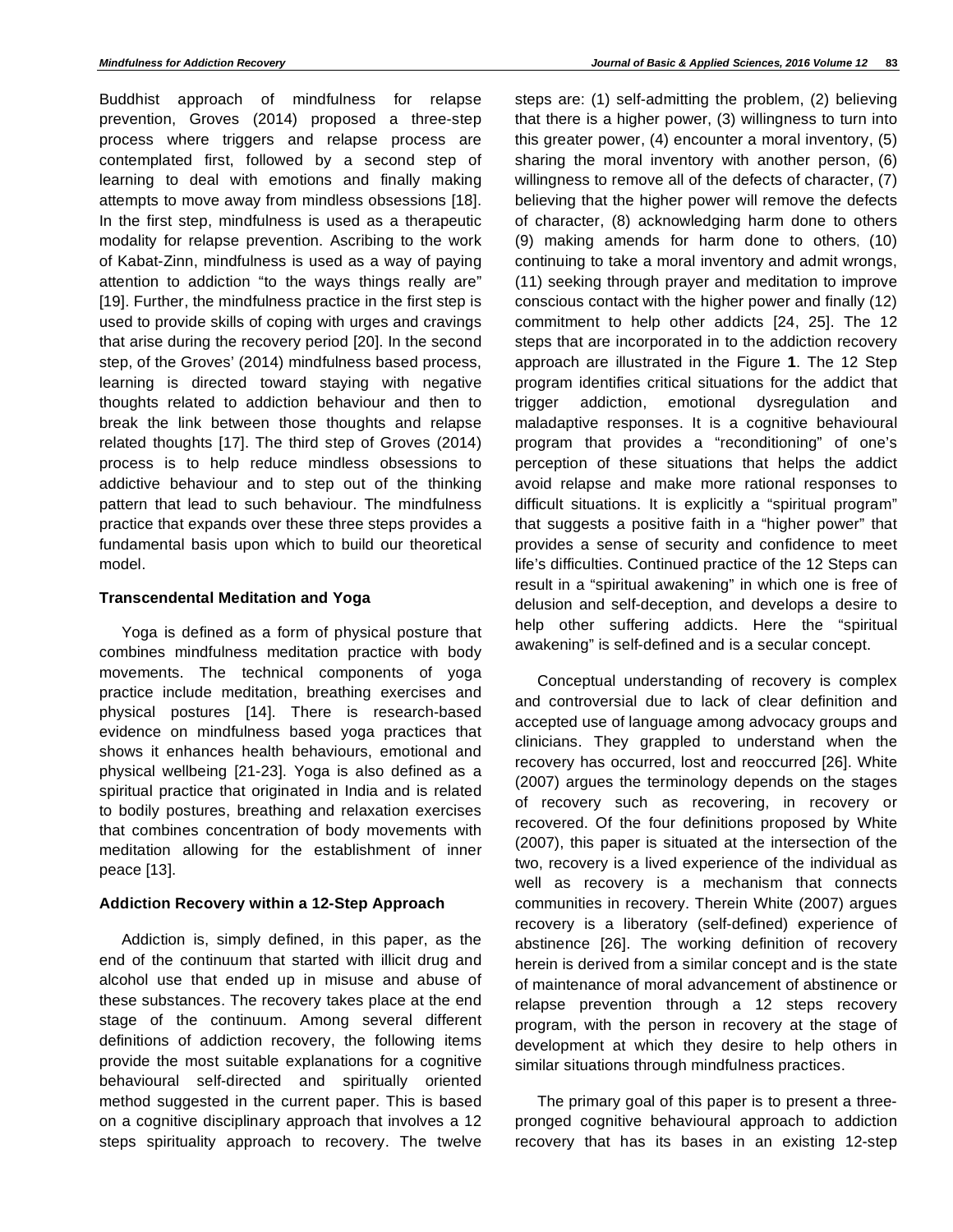approach. In addition, the approach illustrated in this paper may serve as a model for future addiction recovery programming and research.

## **LITERATURE REVIEW**

The proposed approach of this paper was derived from several years of addiction treatment models that have used meditation and/or yoga to facilitate recovery from addiction [27,28]. However, mindfulness based meditation and Yoga for recovery, combined approach for addictions, has not been researched. There are two main models under development by practitioners: Mindfulness-based Relapse Prevention (MBRP), and Yoga for Recovery [27, 29]. Yoga for recovery was pioneered by popular yoga instructors who have chosen to focus their yoga practice in the field of addiction treatment. Their teachings incorporate the 12 Steps of Alcoholics Anonymous with teachings from the Yoga Sutras of Patanjali, considered the "sacred scriptures" of yoga practitioners. Mindfulness-based Relapse Prevention was developed by leaders in the field of secular meditation practices who applied MBRP in the area of addictions [28]. Their work was based on the pioneering work of Kabat-Zinn, who developed Mindfulness-based Stress Reduction (MBSR) [19, 30, 31]. MBSR is supported by both scientific and evidence-based research investigating the practice of mindfulness meditation. A study was conducted in Iran among drug-dependent males who attended an addiction treatment clinic in the city of Tabriz. The research participants were randomly allocated to an MBRP group who received a treatment developed and based on Kabat-Zinn approach and to a no treatment group. The treatment group demonstrated improved scores on emotional and mental wellbeing as well social functioning scales of health related quality of life [32]. The MBRP approach was tested against a usual care 12-step program in a research study in Seattle, Washington, US, among individuals who have completed their initial treatment for substance use disorders in a private treatment facility. At a 12-month follow-up MBRP participants showed significantly fewer days of substance use and decreased drinking episodes compared to those who used a 12-step program [27]. Several published authors have attempted to describe their practice of recovery with the 12 Steps of Alcoholics Anonymous that combine meditation and Buddhist principles. Thus far here are no scientific findings that support these programs; therefore, our evidence is limited to books written by experts for a general audience [13,15].

Historically, the first known use of meditation and Buddhist principles for recovery from addiction was the Wat Tham Krabok monastery in Saraburi Province, Thailand. Beginning in 1959, the monastery became a detox and rehabilitation facility for recovery from heroine and opiate addiction, in which the combination of therapies included meditation, dharma teachings, and Asian herbal medicines. Today, there are several forms of Buddhist recovery groups that are connected with every modern lineage of Buddhism and secular Buddhist traditions. Some other model programs that used the same secular approach are The Fifth Precept, Refuge Recovery, Heart of Recovery, Eight Steps to Recovery, White Lotus Recovery, and Against the Stream [33]. These programs combine 12-Step style meetings in which participants meet, sit in silent meditation for a short period, listen to a teaching that combines 12 Step and Buddhist principles, and discuss their recovery in a peer support format. However, the use of Buddhist principals do not emphasise one to follow Buddhism as a theist and the proposed approach for this paper is based on a secular tradition.

The authors of this paper use an emic perspective in the following interpretations in the sense that both authors used their lived experience, or evidence based practice, within a Buddhist culture where the mindfulness based cognitive behaviour is situated. The basic approach of these programs is to use the 12 Steps of Alcoholics Anonymous to identify the patterns of thinking and behaviour that are associated with addiction. This includes examining attitudes toward addictive substances, but goes well beyond the addictive substance or behaviour, which is considered merely a "symptom" of a deeper and more pervasive disorder. The 12 Steps prescribe a practice of intense self-examination with which the addict identifies the patterns of thinking, feeling and behaviour that are associated with addictive behaviour. This includes examining the addict's psychic states, moods, feelings, memories, ego defences and delusions. Moreover, the addict carefully examines his or her intimate and social relationships with family, work, and social groups. The addict identifies where dysfunctional responses such as fear, dependence, control, resentment, jealousy and dishonesty have caused problems in relationships. The proposed program is designed for activation once the addict has identified these dysfunctional patterns of behaviour, he/she resolves to "use the principles of the program" to recondition their emotional, cognitive and behavioural responses until they exhibit less dysfunction and become more resilient and adaptive to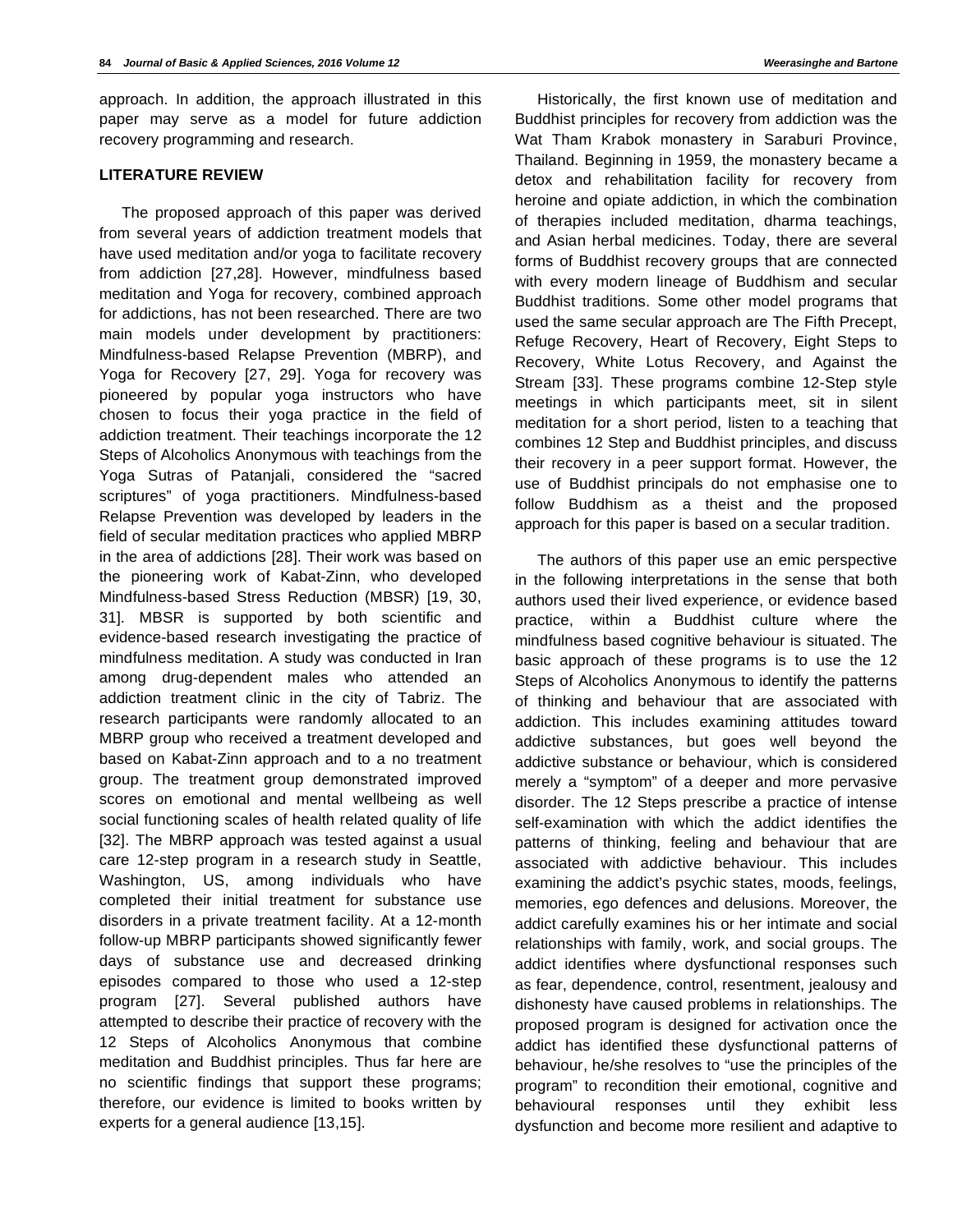the whole range of life situations. The 12 Steps calls this "acceptance of life on life's terms." For the purposes of this paper, this process of training is referred to as "cognitive discipline", because the addict is using a set of principles that he or she does not create, but addicts, who were successful in maintaining long-term abstinence from addictive substances, developed them over time. It is thus a kind of "received wisdom" that the addict uses to recondition attitudes towards addiction, the self, relationships, and his or her life-world [34].

One can argue what has been problematic for many addicts is that the 12 Step program alone, historically, has been the emphasis on faith in a "higher power", which is recommended as way to provide a sense of security and confidence to meet life's difficulties. The 12 Steps program does not dictate what sort of "higher power" upon which the addict should rely. Rather, 12 Step literature insists that the addict relate to a higher power of "one's own understanding". However, the literature consistently refers to this "higher power" as "God", which many addicts find overly theistic and problematic [35, 36, 37].

Buddhist practitioners who use the 12 Step program have sought to substitute theistic notions of reliance on a "God" with a non-theistic concept of a "higher power" derived from Buddhist teachings. For some, the "higher power" can be the Buddha himself, Buddhist teachings (the dharma), the recovery help group (sangha), or the practitioner's own "Buddha nature", i.e. spiritual sensibilities [35]. Buddhist recovery programs adopted the 12 Step practice of intense self-examination. Those programs use the cognitive discipline of training one's thoughts, feelings and behaviours to become not only less dysfunctional and more adaptive, but also more in line with Buddhist teachings of the eightfold path (ethics, wisdom and concentration), the five precepts, and the positive mental states known as the "Bhavanas": loving-kindness, compassion, joyful appreciation, and equanimity [25, 33]. Levine (2014) in his book emphasizes that recovering addicts need to attend 12 Step programs in addition to Buddhist recovery meetings, to ensure that they have the best chance of avoiding relapse and maintaining abstinence [35]. Practitioners of yoga for recovery advocate that recovering addicts participate in both 12 Step programs and yoga for recovery programs [29]. To our limited knowledge, there are no research studies conducted on the success of the programs based on Buddhist recovery approach to addictions.

The 12 Step program includes the 11th Step, which is: "seek through prayer and meditation to improve our conscious contact with God as we understood Him". There are recommended prayers throughout the 12 Step literature, but there is no training in the practice of meditation mentioned. Buddhist recovery and MBRP programs focus on comprehensive training in one or more meditation techniques, making meditation a feature of the program from the beginning (rather than later in the "11th" step), and providing ongoing support for development of a meditation practice. The practice of meditation develops the mental state of "mindfulness", in which the practitioner becomes more aware of both problematic and healthy mental states. Meditation and mindfulness training becomes the most prominent feature of Mindfulness Oriented Recovery Enhancement (MORE) [1,16].

The pilot work that lead to the proposed approach is explained next. The observations included in this paper were collected using a naturalistic approach in a public location (see the setting below) where the pilot program was delivered. We did not collect any individual demographic or other data. The naturalistic approach does not require ethics approval [38]. We did not collect personal demographic data and therefore only the views and observations of the two researchers (coauthors of this paper) are presented below in a manner that preserve anonymity and confidentiality of the program participants. The purpose of the pilot study was to build rapport with the participants and to understand the development of a program delivery approach. Therefore, a formal research study protocol was not followed.

# **DESCRIPTION OF THE PROPOSED APPROACH**

Figure **1** illustrates the proposed intervention framework, Three Pronged Approach to Cognitive Behavioural Therapy (TPCBT) that involves three treatment modalities, Yoga, meditation and discussion (self-reflection). This is presented as an extension to the 12 steps approach from the existing CBT model. In Figure **1**, the expected health outcomes were derived from the literature and the participant observations. The mindfulness pathways to recovery are described below from the Buddhist perspective to understand the theoretical under pinning of mindfulness aspect for recovery. Nevertheless the proposed program is nonreligious in nature and by no means does it refer to the high power in the 12 steps as power of God, but rather invokes the self-empowerment approach by uncovering the higher power within the individual.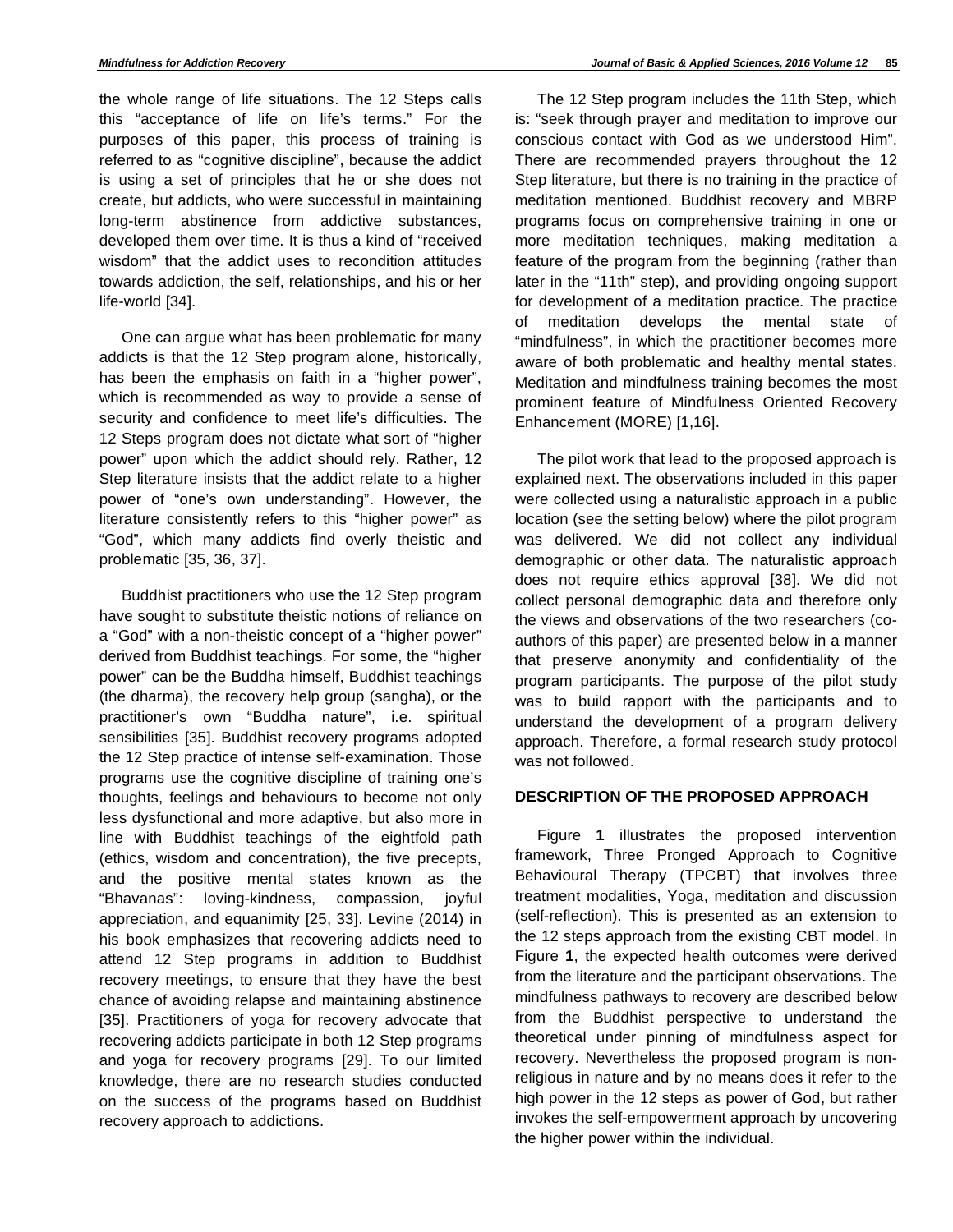

**Figure 1:** Proposed framework for a Three Pronged Cognitive Behavioral Therapy (TPCBT). **Note**: CBT stands for cognitive behavioural therapy, TPCBT stands for three proged cognitive behavioural therapy

#### **Three Pronged Treatment Modalities**

#### *Yoga and Meditation*

In the Yoga for recovery model, practitioners engage in three treatment modalities in succession: yoga, followed by meditation, and peer discussion of the "cognitive disciplines". The first treatment modality employs the practice of yoga. The yoga asanas, or poses, are utilized to relieve tension and stress in the body, and to help the participant focus on sensations in the body. This is a practice of "mindfulness of the body" that helps the addict be aware of physical tension and

pain that can trigger emotional distress, that may then be followed by a desire to use addictive substances to relieve physical and emotional pain. In addition, the meditative act of focusing on the body during yoga allows for the practice of directing the mind to something tangible (the body). The more proficient an individual can become at directing the mind through this practice of focusing on the body, the more likely they may be able to capture this ability of mindfulness and use it when they need to observe the urges that arise towards substance use and then direct their mind away from the urge to break their recovery. It may be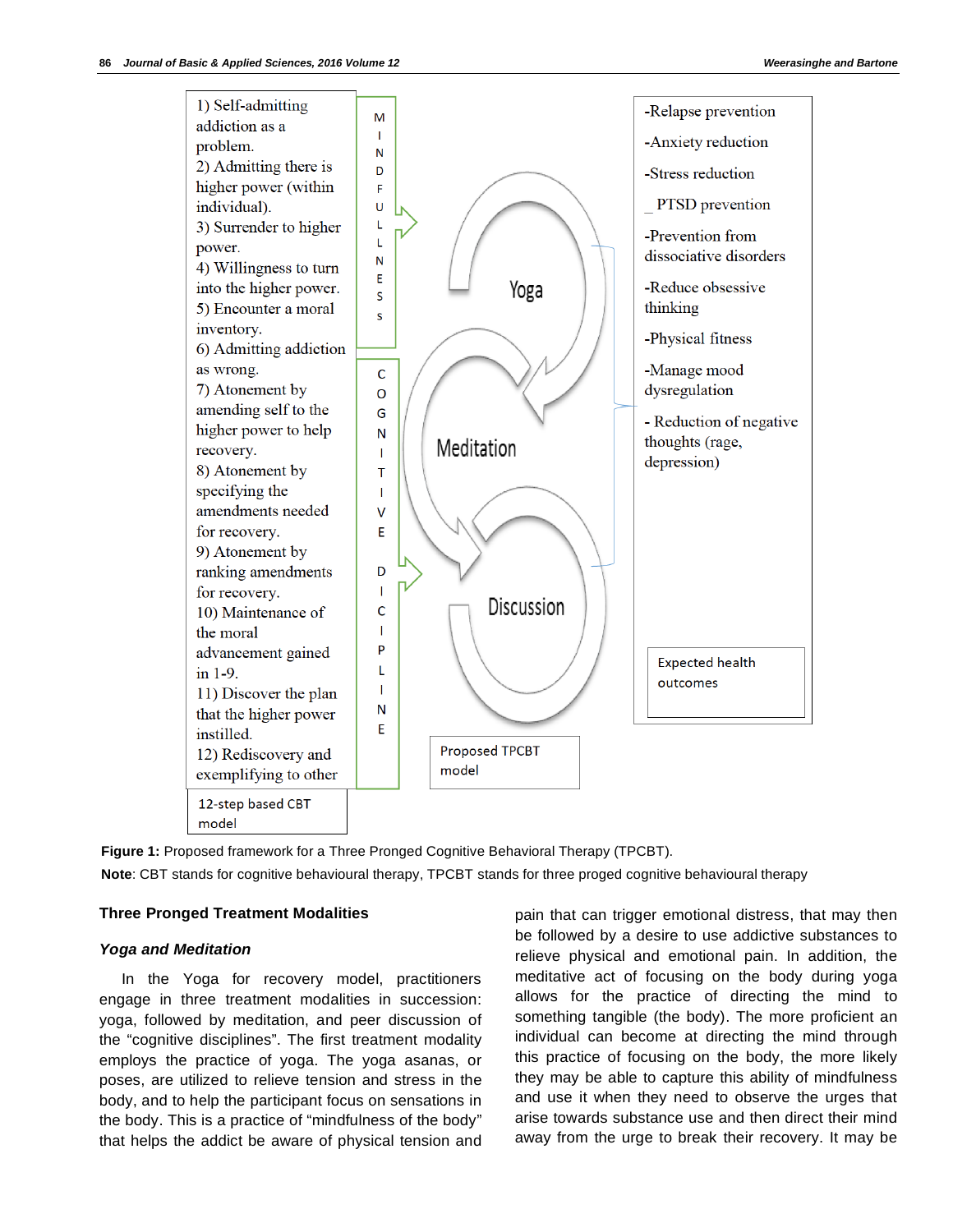viewed as an ability that may be honed or a "muscle that may be flexed" when necessary.

Meditation on the body also helps the practitioner develop a relationship with his or her body that is oriented toward healing, self-care and well-being. The discussions revealed that many addicts suffer from PTSD and other psychic disorders that involve dissociative disorder, in which addicts feel "numb" or "disconnected" from their bodies. Yoga helps the addict develop positive psychic connections with the body. Practitioners engage in twenty minutes of yoga, after which practitioners often report that they feel relaxed and calm. The practitioner is then ready to engage in the second treatment modality, which is meditation.

The second treatment modality is sitting meditation, which is employed to help the practitioner become aware, or "mindful", of the patterns of thoughts and feelings that race through one's mind during the day. Practitioners are taught to simply "watch" or "notice" the thoughts that pass through their minds, but not to focus on any of them, simply to let them go. One of the difficulties that many addicts have is obsessive thinking, in which the person repeats the same thoughts, memories and feelings over and over again, in a way that is often disturbing and emotionally painful. Meditation helps the addict detach from and release those thoughts. The practice is not to try to "not think" or get rid of thoughts, but to simply let them pass away on their own without effort. The practice of meditation helps the addict to learn that he or she does not have to "follow" every thought or impulse. This practice is designed to help the addict identify and let go of "triggers", e.g. disturbing thoughts, memories, or feelings, thoughts of using drugs, alcohol or other addictive behaviours. This fosters impulse control that helps prevent addictive relapse. The practice of meditation also helps the addict manage mood dysregulation. One meditation technique involves "dropping the story" or narrative thought patterns that are connected to one's feelings of rage, depression, or emotional excitement. The meditator then simply "feels the feelings" as they are experienced in the body, without thinking about them, judging them, repressing them or acting them out. Meditators are taught that the effect of this technique is to find a "middle way" with regard to moods and emotions: not repressing and not acting out. The addict develops the capacity to let the mood or emotion emerge, crest, and pass without incident. This meditation technique allows addicts to self-regulate their moods and emotions in order to maintain emotional balance. Practitioners engage in

ten to fifteen minutes of siting meditation, led by the meditation instructor.

## **Cognitive Disciplines**

The third treatment modality is peer support using what we are calling the "cognitive disciplines" of selfexamination and training one's mental states (as described above). This part of the program might involve a short teaching by the group leader, a short reading from recovery literature, or the choice of a topic for discussion. Each member of the peer group then discusses the offered topics in relation to his or her own recovery. Each participant speaks one at a time, with no "cross-talk" or commentary on what another person has said, until everyone has had a chance to speak. The peer discussion allows the participants to safely reveal some aspects of themselves, in confidence. Sharing allows the participant to overcome a sense of isolation and fear, to develop trust with other members, to discuss one's thoughts and feelings "out loud" in order to examine them from a group perspective. We observed when the participation in the group is consistent and stable over time, addicts develop a sense of trust, belonging, and connection with others, which is otherwise very difficult for them.

# **Proposed Program Delivery**

## *The Setting*

Yoga for Recovery was a pilot program delivered which was supported by MOSH: Mobile Outreach Street Health, a program of the Capital Health system of the Province of Nova Scotia. MOSH is a network of innovative health-promotion programs delivered in a low-income neighbourhood of Halifax, Nova Scotia, known as "the North End" and "the Gottingen Street" neighbourhood. This neighbourhood is characterized by a diverse, racialized population of Black Nova Scotians, indigenous Nova Scotians, in particular members of the Mi'kmaq First Nations, and persons with disabilities. Gottingen Street is also known for its three gay bars that serve residents who are members of the LGBTIQ community. This neighbourhood is the site of the largest concentration of public housing in the city. In addition, there are a number of health and social service organizations situated in the area that provide a variety of services for its residents. MOSH operates a health clinic, dental clinic, and community space at a location known as "the JBO." This neighbourhood was chosen because of a perceived high prevalence of substance abuse in the population.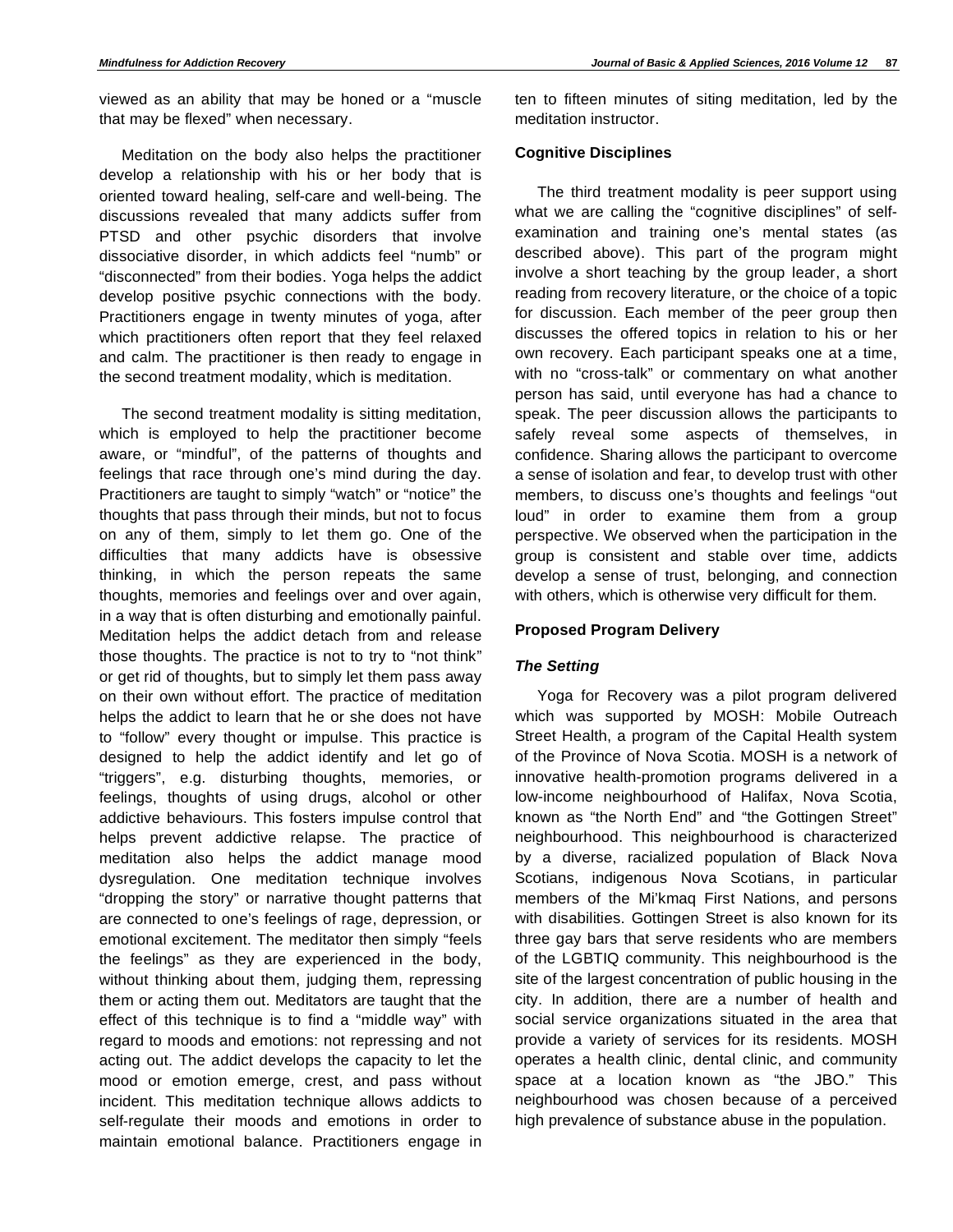#### *Pilot Program Delivery*

Only limited data were available from the naturalistic observations that we collected in the public place of program attendance. The program was attended by 8 men and women who were in recovery. The program attracted mixtures of genders and age groups.

Yoga and meditation for Recovery pilot program was conducted over 10 weeks, as one 60 minute session, for a total of five sessions, offered every other week at the JBO at the above mentioned setting. Participants were invited through emailing flyers to social service organizations associated through the MOSH network. As well, members were invited from Halifax 12 Step programs that uses mindfulness as the focus of its recovery practice (See Figure **1** box one existing CBT). Indeed, most of the ten participants had also been participants in other meditation recovery group, it is clear they attended because they also had an interest in yoga. The extent of meditative experience varied and none had attended formal meditation retreats. Those who were invited to the pilot program expressed interest and enthusiasm in the concept of combining yoga and meditation for recovery from addiction.

The group was led by a team of three instructors: a certified yoga instructor who was in recovery, a meditation instructor who was in recovery, and a community health instructor. Two of the researchers who co-authored this publication attended all sessions. Participation rates varied over the five classes; there were generally three or four participants at each class. Every class included the yoga instructor and the meditation instructor, and otherwise, participation of other members varied with each class. Community health instructor attended 4 of the five sessions. During four of the classes, the method proceeded from yoga to meditation and then peer discussion; in one session, we began with peer discussion, and then proceeded with yoga and meditation. Topics for discussion were chosen by the meditation instructor. Topics of discussion included were; issues lead to addiction such as stress due to family and work place issues, childhood abuse and marital relationships as well as difficulties in being mindful.

#### **Cognitive Discipline – Naturalistic Observations**

The discussion period allowed participants to reflect on their experiences of recovery and also to share success stories. Only a few participants had practiced Yoga and meditation prior to program. However, it was

revealed that all of the participants felt the need for meditation. We maintained a friendly atmosphere where participants introduced themselves by their first name only no other affiliations were disclosed so that anonymity was preserved. The program was open to people from different faiths and races. All of our participants are also regular participants in a weekly 12 Step programs, which focuses on cognitive and behavioural changes necessary to "recover" from drug and alcohol abuse and other addictive behaviours, and maintain abstinence or recovery from addiction on a daily basis. It was revealed that the 12 Step program has identified critical situations for the addict that trigger addiction, emotional dysregulation and maladaptive responses. It is a cognitive program that provides a "reconditioning" of one's perception of these situations that help the addict avoid relapse and make more rational responses to difficult situations. It is explicitly a "spiritual program" that suggests a positive faith in a "higher power" that provides a sense of security and confidence to meet life's difficulties. Continued practice of the 12 Steps is supposed to result in a "spiritual awakening" in which one is free of delusion and self-deception, and develops a desire to help other suffering addicts.

In accordance with the 12 steps, participants discussed surrender to higher power as a selfempowerment approach that the meditation part of the program covered. Participants discussed the last 2 steps of recovery with regard to how they might be role models to the others. The suggestions toward that end included, having programs for seniors and a university base program. Buddhism is considered as a spiritual system with Buddhist spirituality teaching a "path out of suffering", where "suffering" and "the root cause of suffering" is called "tanha" (Pali) or "craving", "thirst" (English). The traditional Buddhist teaching is that suffering is caused by the "three poisons", "greed, hatred and ignorance" can be translated in the recovery language of the 12 Steps as "addiction, resentment and denial." The Buddhist "greed" becomes the "addiction" of recovery language; "ill-will or hatred" becomes "resentment", which 12 Step literature frequently cites as the emotional trigger for drug and alcohol abuse; and "ignorance" becomes "denial" (of one's addiction), "delusion" or "delusional thinking" in recovery language. The Buddhist path is designed to engender "wisdom" or profound insights into the true nature of the self and one's experience of "reality," thus enabling a spiritual "awakening." The program considered Buddhism as a philosophy rather than a spiritual pathway or a super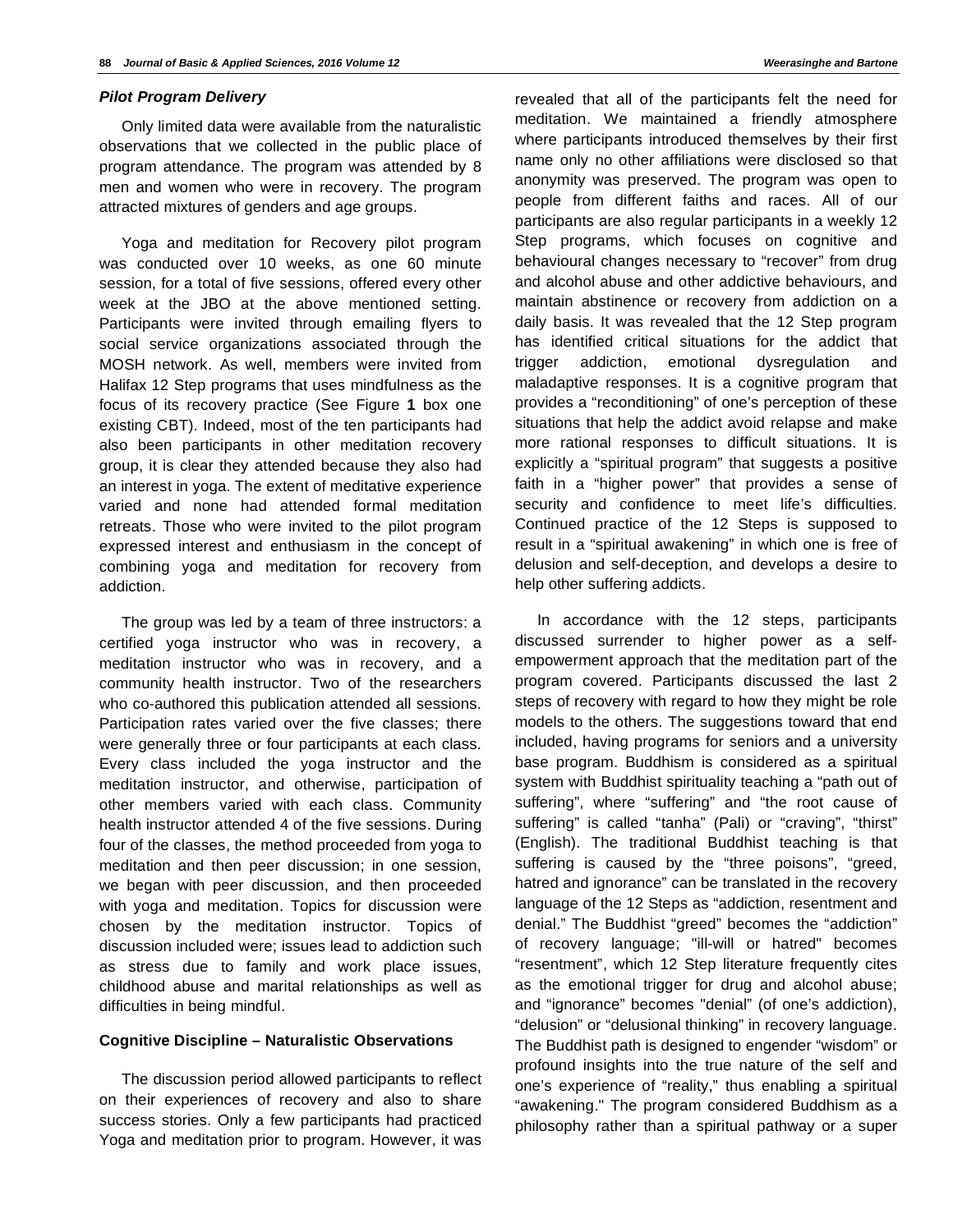natural belief system. The proposed approach is laid out in the figure and the TPBCT process is listed in the middle under proposed TPBCT process and in the last box the expected health outcomes are listed. The two over lapping TPBCT process components, mindfulness and cognitive discipline were aligned with the 12-step program.

Though the TPCBT program was non-religious based, the participants' discussion led to early Indian practices of Yoga and meditation. The third psychospiritual system that operates 'in the background" is the spiritual philosophy of Yoga. The Yoga asanas (poses) are part of complex system of ancient Hindu philosophy, which draws from ayurvedic medicine, the Hindu Vedas and Upanishads, early Buddhist philosophy (the Pali canon), and the Yoga Sutras of Patanjali. These "wisdom traditions" offer a different way to interpret and cope with difficult life situations, providing a physical and cognitive discipline that regulates one's physical and psychic reactions to stressful situations. This combination of physical and psychic practices enables one to be released from a sense of self that is constricted and self-defeating to one that is expansive and empowering, enabling one to feel connected to a "divine spirit", which is "moksha' [8,9].

No formal individual level data collection and analyses were used in this pilot study. The health outcomes that were summarized in Figure **1** in the third box were from the literature review and from the public venue general discussion summary of the pilot study. Some members who participated in the Yoga for Recovery pilot program reported a sense of well-being after completing the yoga portion of the program, similar to the findings of Bryan and Zipp (2014). There was general sense, after completing the sessions, that there is a need to do more meditation, indicating that the meditation session had a pronounced effect. Responses to the peer support part of the program did not elicit any verbal evaluation from members, although all members participated in the discussion without hesitation.

The cognitive aspect of the Yoga for Recovery is highlighted during the "discussion period" that took place during the session, either before the yoga asanas or after meditation. The discussion takes the form of an intense self-examination, where the person analyses and describes to the group his or her mental processes, emotional responses and behavioural reactions to difficult or threatening situations, including

stimulus that prompts addiction. The program includes the combination of the three cognitive disciplines and the practice of intense self-reflection. These three psycho-spiritual practices can be defined as "cognitive disciplines" that enable one to generate "insights" into one's addictive and maladaptive reactions and aids in the self-regulation of responses to stressful life situations.

The cognitive behavioural outcomes, from the discussion and the literature review can be summarized as follows. Both mediation practices and Yoga asanas developed awareness of the body and awareness of one's emotional states and thoughts, also called "mindfulness." Both induce states of relaxation and calmness, which reduce reactivity. Even more than inducing calm, reducing reactivity is the most critical outcome of this practice. "Reactivity" is the tendency to be over-stimulated by stimulus from the environment that induces craving or addiction and emotional dysregulation. "Reactivity" manifests as a "hyper-sensitivity" to emotional stimulus in social situations: fear, social anxiety, sensitivity to criticism, resulting in low self-esteem and resentment toward others who are seen as ego-threats. Both meditation and Yoga asanas slow down the reaction time to disturbing stimulus, so that a person can "think through" the situation and make better choices. They also de-escalate the intensity of the reaction so that a person views these situations as less threatening, requiring a low-intensity response, rather than an emotionally-charged "reaction." Both meditation and Yoga asanas slow-down the person's mental processes, reducing confusion, promoting rational thinking and clarity of thought.

# **CONCLUSION AND NEXT STEPS**

Our proposed program is presented as a three pronged intervention framework (Figure **1** middle circle). The program aligned mindfulness based activities Yoga, Meditation and self-reflection that participants reflected in the effects with mental body and physical body. Our observations and literature review revealed that the first two-mindfulness activities yoga (physical body) concentration and meditation (mental body concentration) were interconnected and were aligned with the first 6 steps of the 12-steps program. The last 6 steps of the 12-step program can be aligned with the self-reflection activity.

Because this was a pilot program, there were not enough sessions to allow for a full evaluation of the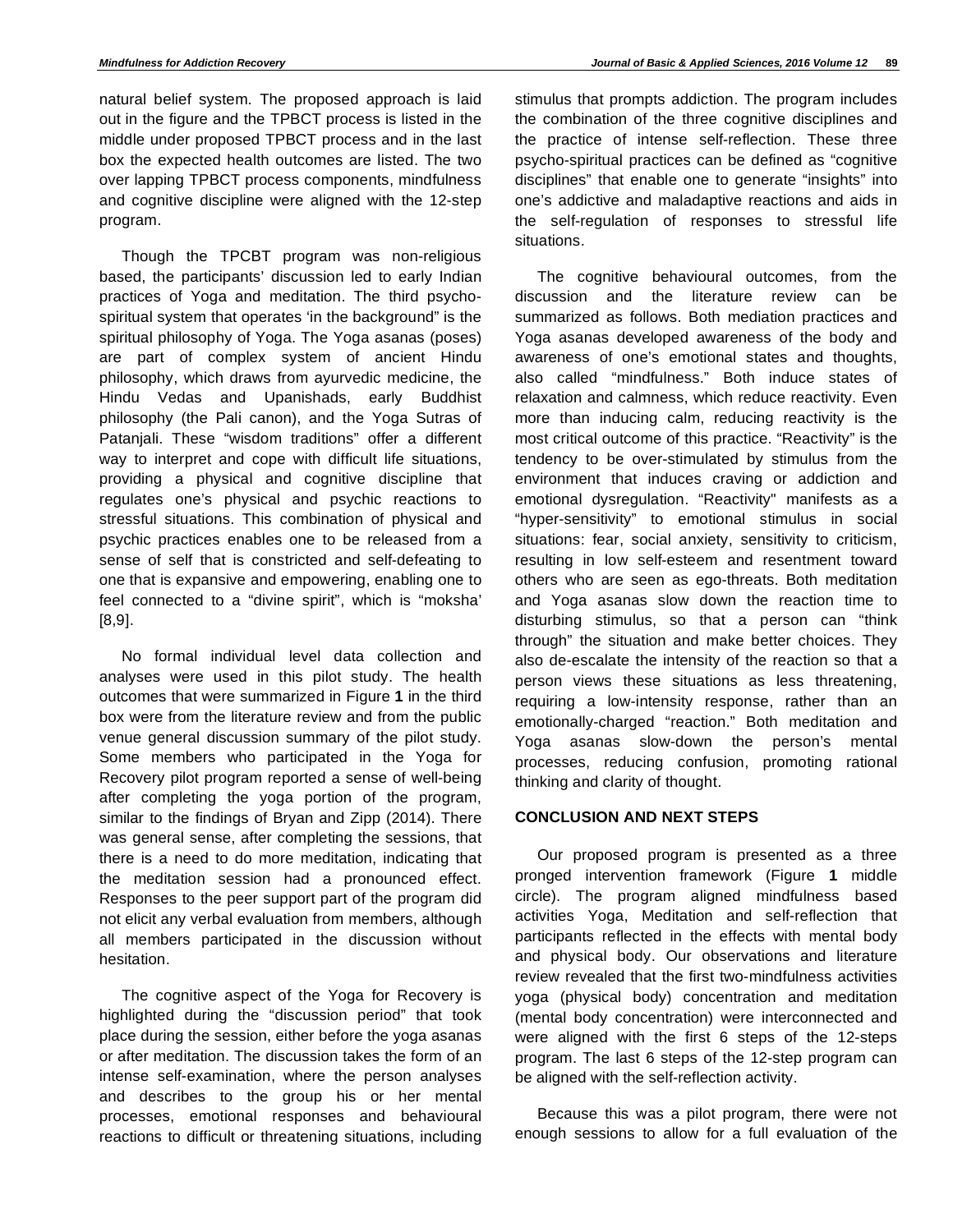model, nor for systematic follow-up with the participants. The near epidemic-levels of substance abuse globally necessitate the development and execution of effective programing to support sustained recovery. Future research should support the full execution of this program over an extended period with a number populations to ascertain the program's efficacy.

### **REFERENCE**

- [1] Garland EL. Disrupting the Downward Spiral of Chronic Pain and Opioid Addiction With Mindfulness-Oriented Recovery Enhancement: A Review of Clinical Outcomes and Neurocognitive Targets. Journal of Pain & Palliative Care Pharmacotherapy 2014; 2892: 122-129.
- [2] Statistics Canada. Canadian Alcohol and drug Use Monitoring Survey 2012 [Updated April, 2014; cited 2016 January 7]: Available from http://www.hc-sc.gc.ca/hcps/drugs-drogues/stat/\_2012/summary-sommaire-eng.php.
- [3] Canadian Centre on Substance Abuse. Alcohol, [Updated Fall 2014; cited 2016 January 7]: Available from http://www.ccsa.ca/Resource%20Library/CCSA-Canadian-Drug-Summary-Alcohol-2014-en.pdf
- [4] United Nations International Drug Control Program. The social impact of drug abuse Number 2, [Updated March 1995; cited January 6, 2016]: Available from https://www.unodc.org/pdf/technical\_series\_1995-03- 01\_1.pdf on January 6, 2016.
- [5] United Nations Office on Drug and Crime. World Drug report, [updated June 2014, cited 2016 January 7]: Available from https://www.unodc.org/documents/wdr2014/World\_Drug\_Rep ort\_2014\_web.pdf
- [6] Copello A, Templeton L, Powell J. The impact of addiction on the family: Estimates of prevalence and costs. Drugs: education. prevention and Policy 2019; 17(S1): 63-74.
- [7] Hoppes K. The application of mindfulness-based cognitive interventions in the treatment of co-occurring addictive and mood disorders. CNS Spectra 2006; 11(11): 829-851.
- [8] Longabaugh R, Donovan DM, Karno MP, McCredy BS, Morgenstern NJ, Tonigan JS. Active Ingredients: How and why evidence-based alcohol behavioral treatment interventions work. Alcoholism. Clinical and Experimental Research 2005; 29: 235-247. http://dx.doi.org/10.1097/01.ALC.0000153541.78005.1F
- [9] Hodge DR. Alcohol Treatment and Cognitive-Behavioral Therapy: Enhancing Effectiveness by Incorporating Spirituality and Religion. Social Work 2011; 56(1): 21-31. http://dx.doi.org/10.1093/sw/56.1.21
- [10] Sussman S, Reynaud M, Aubin HJ, Leventhal AM. Drug Addiction, Love, and the Higher Power. Eval Health Prof. 2011; 34(3): 362-370. http://dx.doi.org/10.1177/0163278711401002
- [11] Schoenthaler SJ, Blum K, Braverman ER, *et al*. NIDA-Drug Addiction Treatment Outcome Study (DATOS) Relapse as a Function of Spirituality/Religiosity. J Reward Defic Syndr 2015; 1(1): 36-45. http://dx.doi.org/10.17756/jrds.2015-007
- [12] Durkheim E. The elementary forms of the religious life: A study in religious sociology (J.W. Swain, Translator.) 2<sup>nd</sup> edition 1948, George Allen & Unwin ltd, London.
- [13] Griffiths M. Teaching Yoga in Addiction Recovery: A Social Work Perspective. Dissertation, RMIT University, Melbourne, Australia. Griffiths, M (updated 2007 cited January 7, 2016). Available from https://researchbank.rmit.edu.au/eserv/ rmit:9781/Griffiths.pdf
- [14] Khalsa SB, Khalsa GS, Khalsa HK, Khalsa MK. Evaluation of a residential Kundalini yoga lifestyle pilot program for addiction in India. J Ethn Subst Abuse 2008; 7(1): 67-79. http://dx.doi.org/10.1080/15332640802081968
- [15] Geppert C, Bogenschutz MP, Miller WR. Development of a bibliography on religion, spirituality and addictions. Drug and Alcohol Review 2007; 26: 389-395. http://dx.doi.org/10.1080/09595230701373826
- [16] Garland EL. Trait Mindfulness Predicts Attentional and Autonomic Regulation of Alcohol Cue-Reactivity. J Psychophysiol 2011; 25(4): 180-189. http://dx.doi.org/10.1027/0269-8803/a000060
- [17] Alexander W. Ordinary Recovery: Mindfulness, Addiction and the Path of Lifelong Recovery 2010. Shambhala Publication, Inc, Boston, Massachusetts, USA.
- [18] Groves P. Buddhist approach to addiction recovery. Religions 2014; 5: 985-1000. http://dx.doi.org/10.3390/rel5040985
- [19] Kabat-Zinn J. Where you go, there you are: Mindfulness meditation in everyday life, 1994. New York: Hyperion.
- [20] Bowen S, Chawla N, Marlatt A. Mindfulness-Based Relapse Prevention for the Treatment of Substance-Use Disorders: A Clinician's Guide. New York: Guilford Press 2010.
- [21] Bryan S, Zipp G, Parasher R. The effects of yoga on psychosocial variables and exercise adherence: A randomized controlled pilot study. Alternative Therapy Health Med 2012; 18: 30-39.
- [22] Bryan S, Parasher R, Cahill T, Zipp G. Yoga, mindful eating and weight management. J Nutr Ther 2013; 2: 1-9. http://dx.doi.org/10.6000/1929-5634.2013.02.04.1
- [23] Bryan S, Pinto G. The Effect of Mindfulness Meditation Techniques During Yoga and Cycling. Journal of Alternative and complementary Therapies 2014; 20(6): 306-316.
- [24] Jensen E, Davidson N. 12-Step Recovery Program for Lectureholics: (Based on 12 Steps of Alcoholics Anonymous). College Teaching 1997; 45(3): 102-103. http://dx.doi.org/10.1080/8756755970959
- [25] Wilson W. Twelve steps and twelve traditions,  $4<sup>th</sup>$  edition, Alcoholic anonymous publishing 2012.
- [26] White WL. Addiction recovery: Its definition and conceptual boundaries, Journal of Substance Abuse Treatment 2007; 33: 229-241. http://dx.doi.org/10.1016/j.jsat.2007.04.015
- [27] Bowen S, Witkiewitz K, Clifasefi SL, *et al*. Relative Efficacy of Mindfulness-Based Relapse Prevention, Standard Relapse Prevention, and Treatment as Usual for Substance Use Disorders: A Randomized Clinical Trial. JAMA Psychiatry 2014; 71(5): 547-556. http://dx.doi.org/10.1001/jamapsychiatry.2013.4546
- [28] Witkiewitz K, Marlatt GA, Walker D. Mindfulness-Based Relapse Prevention for Alcohol and Substance Use Disorders. Journal of Cognitive Psychotherapy 2005; 19(3): 211-228. http://dx.doi.org/10.1891/jcop.2005.19.3.211
- [29] Myers N. Yoga Therapy for recovering addicts [updated September, 2015 and accessed Jan 13, 2016] available from http://www.yogajournal.com/article/teach/nikki-myers-yogatherapy-recovering-addicts/
- [30] Kabat-Zinn J. Full Catastrophe Living: Using the Wisdom of Your Body and Mind to Face Stress, Pain, and Illness. New York: Delacorte Press 1990.
- [31] Kabat-Zinn J. Mindfulness-based stress reduction (MBSR). Constructivism in the Human Sciences 2003; 8(2): 73-107.
- [32] HosseinzadehAsl NR, Hosseinalipour F. Effectiveness of Mindfulness-Based Stress Reduction Intervention for Health-Related Quality of Life in Drug-Dependent Males. Iranian Red Crescent Medical Journal 2014; 16(9): e12608. http://dx.doi.org/10.5812/ircmj.12608